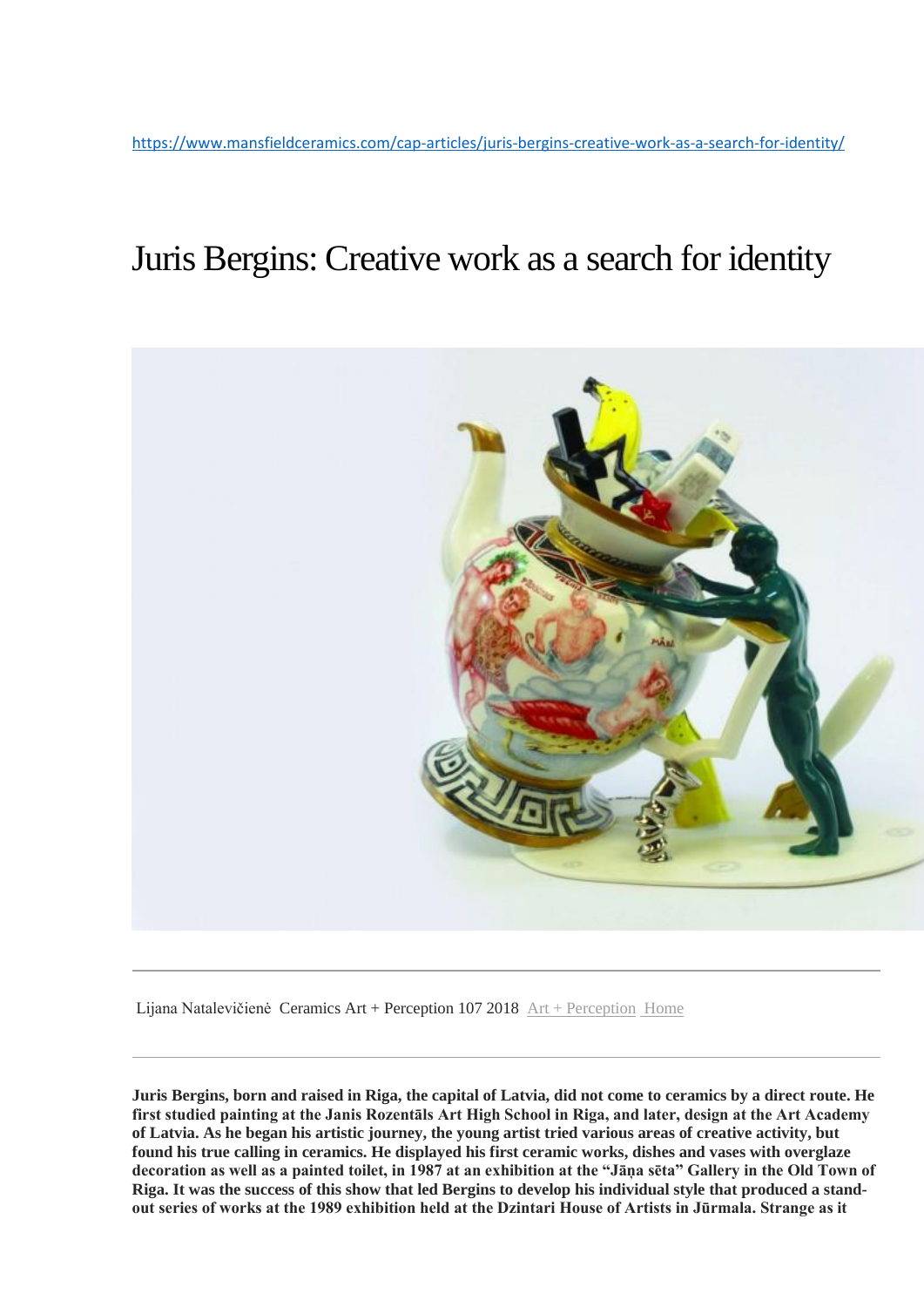**may seem, it was actually an advantage that Bergins had not passed through an academic programme of ceramics, as he was protected from clichés and taboos arising from a traditional ceramics education. The search for his own creative identity coincided with the time of an historical breakthrough: Gorbachev's policy of liberalisation (***perestroika***) in the Soviet Union and the 'singing revolution' of the Baltic republics (Estonia, Latvia, Lithuania) which made it possible for the restoration of their independence in a largely peaceful way. Bergins' maturation was influenced by the broad spiritual up-welling of this period, and the increased attention paid to the historical past of his country and its people.**

Bergins' early creative work was marked by conspicuous political and civic engagement. The American potter Joseph Bennion noted the anti-Soviet character of the works when he visited Latvia in 1989. Several years later he recalled his encounter with Juris: "The work he showed was remarkably different from the other Latvian work we were seeing. It was out of step with the generally conservative and classical orientation of the other Baltic artists." In the same article, Bennion postulated that the originality of Bergins' creative work resulted from, among other factors, isolation from the influence of Western art. Bergins sought to overcome the isolation factor after the dissolution of the Soviet Union, coupled with Latvia's restoration of its independence in 1990, and the opening of borders. This brought about an accelaration and strengthening of artistic processes matched with an unprecedented dynamism. Bergins was one of the artists who put enormous effort into learning from the experiences of democratic countries and exhibiting his work in exhibitions abroad.

In 1992, Bergins won a three-month residency at the Banff Centre (in Alberta, Canada; Program Director: Les Manning). The works he made there were included in *Refleksija*(curator Daina Augaitis), an exhibition of works by Estonian, Latvian and Lithuanian artists held at the Banff Centre's Walter Phillips Gallery, and reflecting the political and spiritual changes in the life of the Baltic countries.

Self-reflection and the will to tell history from his own point of view were characteristics of Bergins' works from the beginning. Searching for his identity, the artist dove deep into the political reality of those days, and the experience of a Soviet citizen's relationship with global reality. A sculptured head mottled with Soviet passport entries (*Autoportretas*, 1989), a fish wrapped into a *Playboy* magazine with a Soviet film star on the cover (*Pusryčiai*, 1989) and the head of the artist himself resting on a real brick, sticking out of a bucket (*Never But*, 1990) were works that made Bergins well-known at the end of the last century as one of the most original Latvian ceramic artists of the younger generation. His works were full of expressive hints as to the inner feeling of a person from that period, the political realities, and the trappings of Western mass-culture inundating the grey every-day life of an Eastern European.

# ... BERGINS HAD NOT PASSED THROUGH AN ACADEMIC PROGRAMME OF CERAMICS ... HE WAS PROTECTED FROM CLICHÉS AND TABOOS ARISING FROM A TRADITIONAL CERAMICS EDUCATION.

In the closing decade of the 20th century, the artist began to create playful porcelain 'still-lifes', called simply 'cups', 'teapots', 'coffee pots'. They were assemblages interpreting the forms of traditional house-ware, painted with the portraits of political figures and ideological symbols and covered with bitten-into fruit and household items: table utensils, packs of cigarettes, and sweet wrappers. One can see in them several sources of inspiration, including the graceful plasticity of Meissen porcelain, the 'propaganda porcelain' that made inter-war Latvia infamous, the traditions of the 'Baltars' (*Baltic arts*) <sup>2</sup> and pop-art still-lifes. However, it is obvious that the material asociated with slap-in-the-face pop-art was never the purpose of the artist's creative work. This playful aggregation, also having an aesthetic dimension, is not coincidental.The deliberately chosen banal household elements, coordinated with ideological and religious symbols and portraits of powerful figures (Marx, Lenin, Stalin), have a deep subtext. The dissonance between external attractiveness, household utility and the individuality-crushing symbols creates a metaphor regarding the fate of the common person in the hands of great political manipulators. The cup with the smiling image of Lenin (*Puodelis*, 1995) superimposed on the dream of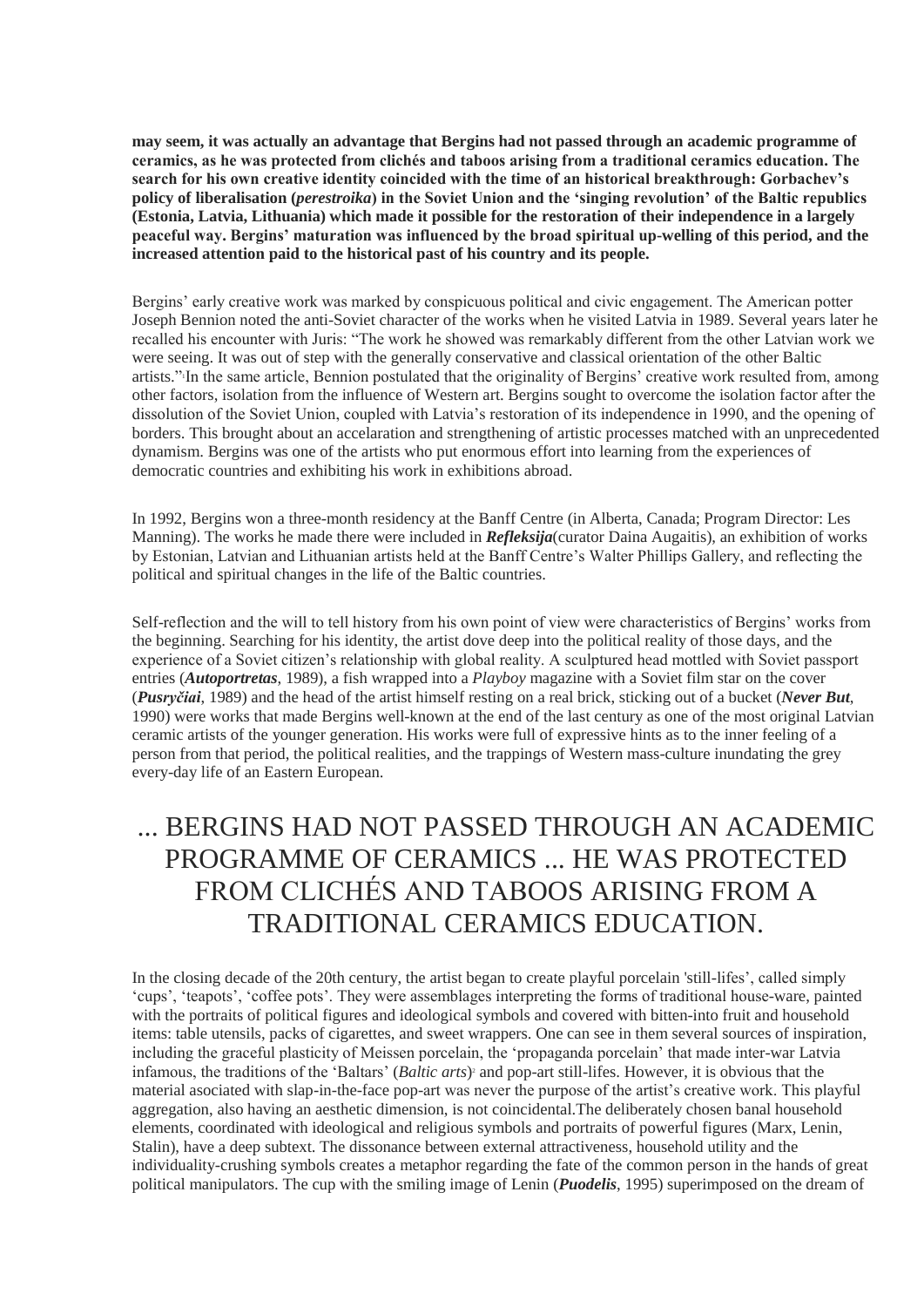many a Soviet person, and a pack of *West* cigarettes, bear eloquent witness to the hypocritical existence forced on such people, their lack of belief in Marxist-Leninist ideology, and their thirst for Western trinkets.

It was precisely these works that earned international recognition for the Latvian. In 1995, three of his works won the Premio Acquisto (Purchase prize) at the 49th international ceramics exhibition-competition in Faenza (*Concorso Internazionale della Ceramica d'Arte*, Italy) and were accepted into the collections of the International Museum of Ceramics.

Bergins' creative work is consistent, without dramatic zig-zags. However, one can discern certain differences between the early works and his present-day searches in terms of the materials he used. The artist formed his early sculptural compositions on the basis of contrast, in one work coordinating various materials that included chamotte, red clay and bone china. His experience as a designer proved to be useful when constructing an object, as was his skill as a painter when painting the motifs. Digital technologies never appealed to Bergins; as he did then, so now, he continues to paint by hand all details and portrait images. Sometimes he calls his exhibitions "painting exhibitions", even the early ones. Only porcelain dominates in his later creative work as he chooses not to use other ceramic bodies. For this reason, the compositions perhaps lose a portion of their earlier acerbity, but not their irony and critical reflectiveness, which remains an important instrument in communicating meaning and world-view. The personal relationship with lived history is important to the artist, and perhaps for that reason he is always the observer of the environment in his works. At first, he memorialised himself in the form of sculptural heads and painted portraits, and later, in nude figures.

### **[Start](javascript:void(0))**



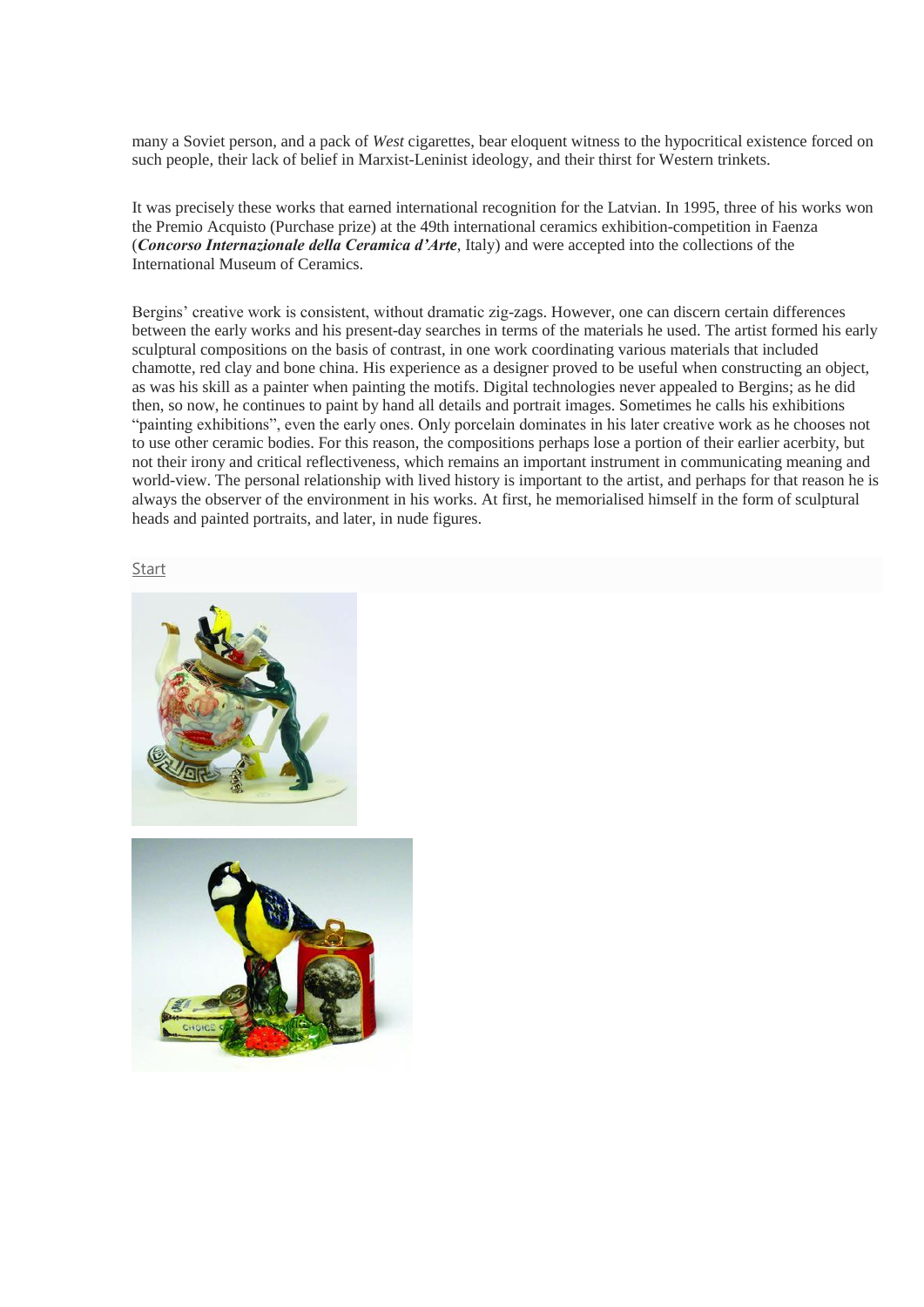







The combination of political hints and self-portrait usually raises many questions in the mind of the viewer. In his early creative work, Juris Bergins often examined political issues of importance, which was completely natural at a time of liberation from a totalitarian regime – yet he never lost his sense of social vigilance. Bergins' eye finds fault in much of the present-day environment. He presents his nude figure looking upon a world panorama from an enormous amphora (*Vaza su portretu*, 2008). He "hears and sees" could well paraphrase the title of one of his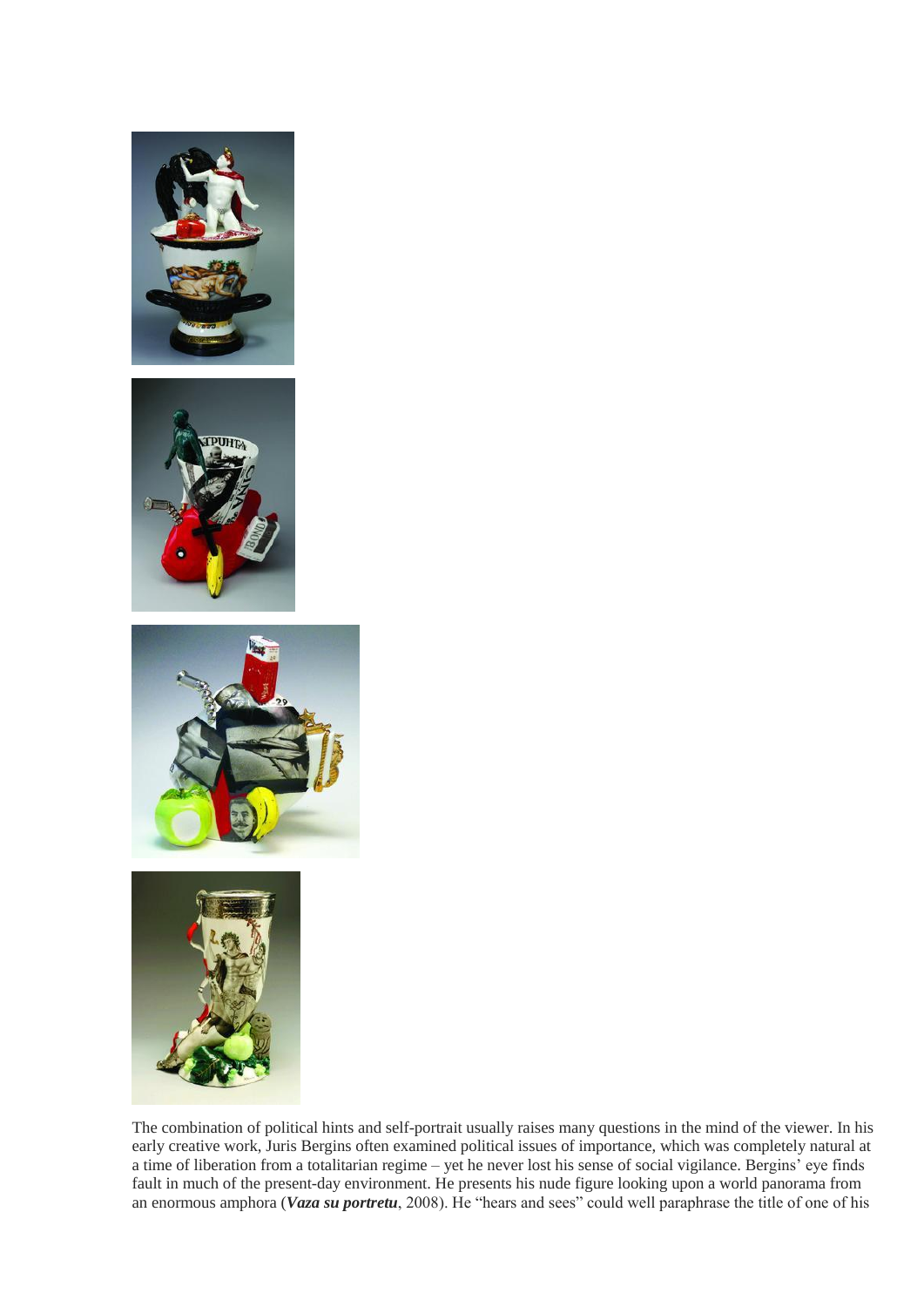works. His composition *Tarp Karlo Markso ir Johno R. Rokfelerio* (2006) critically assesses both political systems, the socialist and the capitalist, which art critics had already perceived and written about earlier in his career. <sup>3</sup> The teapot *Krizė* (2009) calls to mind a pink bubble with the image of a well-fed cat and the word *fat*(*fat cat* as a description of a banker), and has the figure of the artist himself sliding out of it. Archetypal Latvian symbols and the attributes of a poverty-stricken everyday life allude to the contrasts of present-day existence, including social inequality and the insatiable greed of the powerful.

Conversley, Bergins and his work can be serious, quiet and contemplative, especially when depicting those dear to him (*Autoportretas su seneliais*, 1997) or opening the painful pages of the history of the Latvian people. A reserved, temperate composition of muted tones (2007) was dedicated to Rūdolfs Pelše (the founder of the Ceramic Master Studio of the Art Academy of Latvia), who died in Siberian exile. The top of the vase is expressively wreathed with barbed wire, and a portrait of the professor, who suffered at the hands of the Soviet regime, is on the side.

The mythology of the Balts, the linguistics<sup>4</sup> and art heritage have especially interested Bergin in recent years. Because of his thorough preparation, studying the material and visiting museum collections, the exploring gaze of an intellectual is evident in his works. Objects similar to the symbols of Baltic civilisation discovered during trips to other countries often pique his creative interest, and he appears to see and elevate that which most people do not seem to notice.

# THE SEARCH FOR HIS OWN CREATIVE IDENTITY COINCIDED WITH THE TIME OF AN HISTORICAL BREAKTHROUGH ...

The search for identity and historical memory is obvious in works, which on the surface seem to be different. In a composition based on the analogies of archetypal images, *Etruskai* (2011), Etruscan and Baltic anthropology, ornamentation and linguistic similarities <sup>5</sup>are compared. Bergin chooses an analogous comparative route in the work *Karvės burna – Gangos pradžia* (2013), in which an enormous porcelain cow's head, with water flowing from its mouth, is inscribed with Latvian words. The work symbolises one of the sources of the Ganges River, a rock located in the Himalayas, named Gomukhi, the form of which resembles a cow's head. Its Sanskrit name coincides with the Latvian *govs mutē* (Latvian for cow's mouth). However, the cultural past may be imagined otherwise, as in a modest yet sublime metallic (reduction-fired) porcelain vase dappled with the symbols and characters of different continents naming the cult of the Earth Mother goddess and Heaven (*Daoizmas ir Didžioji motina*, 2015). The historical finds inspiring the works, sometimes themselves dictate the artistic means. In the composition *Du Janai ir Narvos kultūra*<sup>6</sup>(2015), in which ancient Baltic and Roman artefacts are compared, chamotte imitating black-glaze pottery is used, suggesting associations with an archaic past.

The juxtaposition of classical European art and Baltic culture, mythology and language, has formed the basis for much of Bergins' work during the last decade. The subjects of ancient mythology and the forms, decorative details and painted images of Greek vases in which elements of the ancient Baltic heritage may be seen, are put to use in his works. The title itself often tells a story, as in *Pirmas izraelitų karalius pagonis Saulius meta ietį į karalių Dovydą* (2016), provoking one to read between the lines and consider the subtext of the story carefully painted with underglaze and overglaze decoration. In the composition *Ganimedas ir Dzeuso erelis. Vaza su Florencijos katedros tapybos motyvais* (2015), the plot of the ancient myth becomes a pretext to draw together into one narrative the legacy of the art of different eras: classical antiquity, Baroque, and ancient Baltic. Bergin perceives Baltic ornamentation and ancient symbols in the dress of the mythic figures of classical antiquity, thereby juxtaposing classical art and Latvian historical heritage as he travels across epochs, considering different versions of the sources of culture, art and religions, as well as interconnectedness and continuity. He seeks to put together a coherent mosaic of the history of the people from fragments of artistic inheritance. Historical memory in his creative work is inextricably linked with the topic of existence itself. One can hear unspoken questions: who are we, where are our roots, what will we leave behind when we are gone? Perhaps it is for this reason Bergins returns from time to time to cups and vessels (ware) with the portraits of political figures, the products of mass culture and the threatening images of historical calamities. It is apparent that he remains concerned for the fate of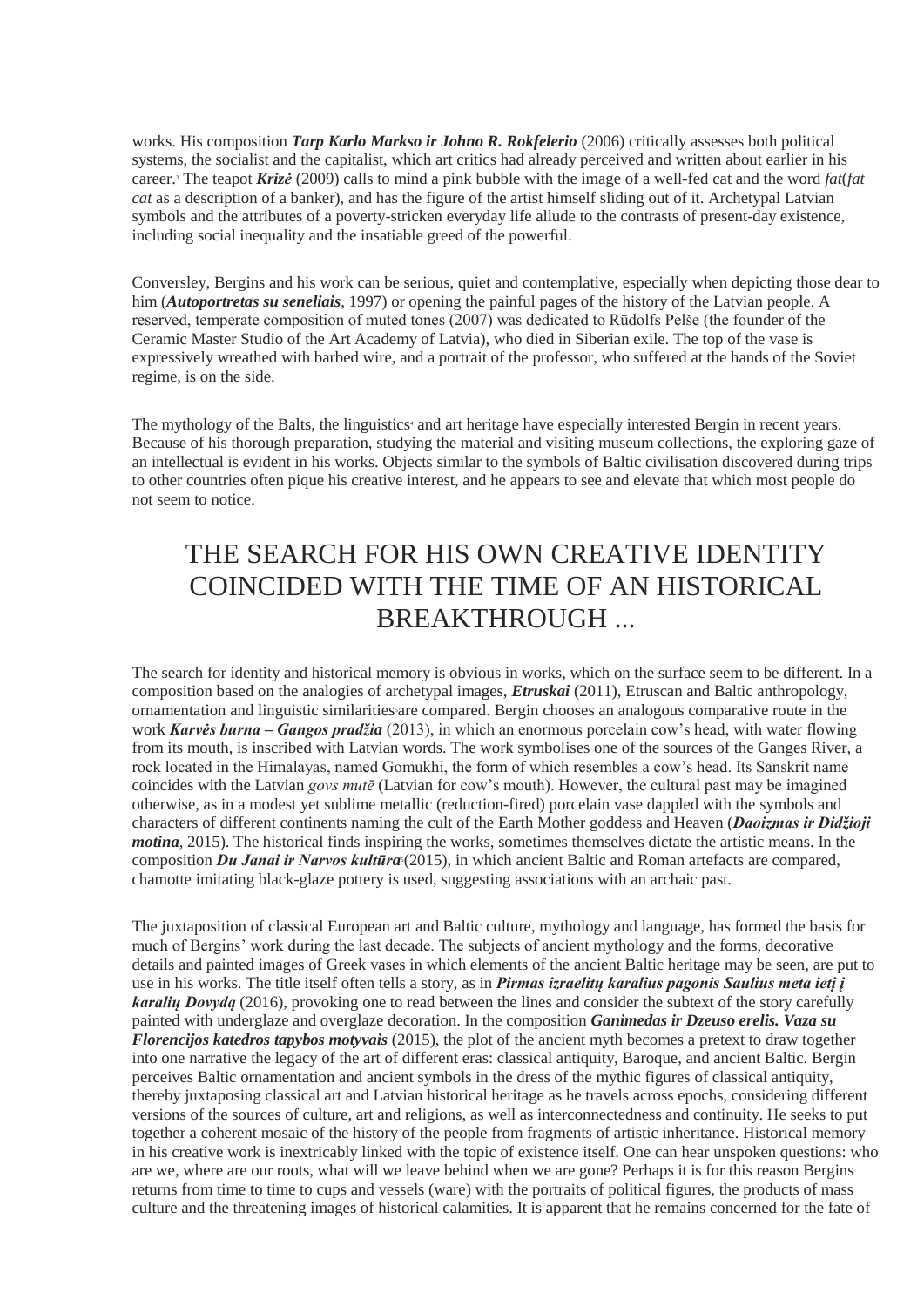the ordinary person in a world dominated by the strong and the great. This person, holding a leaning classicalform vessel with the baggage of history (*Kavinukas su motyvais iš Vatikano kolekcijos*, 2015), must withstand the enormous weight of the past, while at the same time assuming responsibility for tomorrow. Is that not what the artist wishes to say in his work *Paukštis ir dangus* (2017), where a bird of particular beauty perches next to a beer can that has the image of an atomic mushroom cloud on it?



#### **Endnotes**

1. Bennion, Joseph, 'Eloquent Irony: The Ceramic Art of Juris Bergins', *Ceramics: Art and Perception*, 1992, No 8, p. 13.

2. 'Baltars' (*Baltic arts*): a Latvian porcelain works which operated from 1924 to 1928 in Riga. It was noteworthy for its national romanticism, constructivism and art deco features. The founders and artists of the workshop were Romans Suta, Sigizmunds Vidbergs, and Aleksandra Belcova. Baltars works earned international recognition and influenced the development of Latvian ceramics and applied art.

3. Sanders, Christopher, 'The Shepparton Awards: A Preview', in: *Ceramics: Art and Perception*, 1996, No 26, p. 99.

4. The Latvian language belongs to the Baltic group within the Indo-European family of languages. Having maintained many archaic sounds and grammatical forms, it shares common features with classical Sanskrit as well as ancient Latin and Greek.

5. According to some researchers, a portion of the Balts in the third millennium BCE moved from the shores of the Baltic Sea to the Balkans and the Apennines and created a state there, the cultural elements of which may be seen in the Etruscan civilisation.

6. The Narva culture was a Neolithic archaeological culture, found in the fifth–fourth millennia BCE between the Narva and Nemunas rivers in what is now Estonia, Latvia, northern and western Lithuania, Kaliningrad (formerly East Prussia) and neighbouring territories of Poland and Russia.

### **Image Captions**

*Teapot with motives*, 2014, porcelain, ht: 28 cm. *Bird and Sky*, 2016, porcelain, ht: 16 cm. *Ganymede and sir Zeus eagle*, 2015, porcelain, ht: 35 cm. *Fight and Rest*, 2017, procelain, ht: 32cm. *Teapot*, 2017, porcelain, ht: 31 cm. *Horn force*, 2017, porcelain, ht: 38 cm.

All images courtesy of the artist.

#### **by Lijana Natalevičienė**

Lijana Natalevičienė is a Doctor of Humanities, senior researcher at the Lithuanian Culture Research Institute (Vilnius). In 1982 she graduated as an art historian from the Lithuanian State Institute of Fine Arts in Vilnius. Her studies concentrate on historical and modern applied arts as well as fine crafts. She has published a series of articles and some monographs based on her research.

[Outsider,](https://www.mansfieldceramics.com/content/outsider/) [Post Modern,](https://www.mansfieldceramics.com/content/post-modern/) [Sculptural](https://www.mansfieldceramics.com/content/sculptural/) [Home](https://www.mansfieldceramics.com/cap-magazine/clay-pit/)